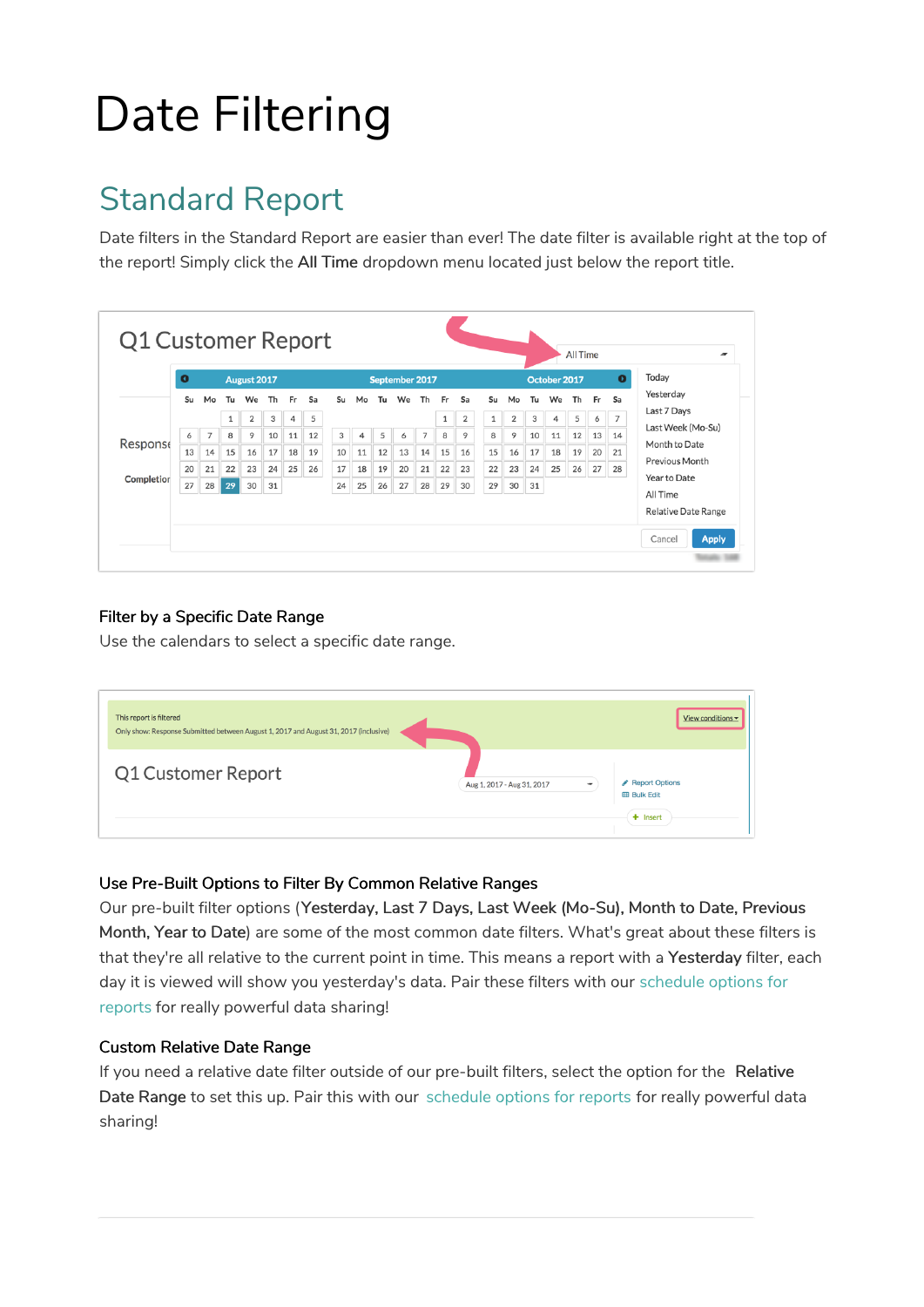| Q1 Customer Report                                                                                                               | Aug 1, 2017 - Aug 31, 2017                        |
|----------------------------------------------------------------------------------------------------------------------------------|---------------------------------------------------|
| <b>Relative Date Range</b>                                                                                                       | Today<br>Yesterday                                |
| Report will always show a date range relative to the day the report is being viewed. Very useful for scheduled<br>report emails. | Last 7 Days<br>Last Week (Mo-Su)<br>Month to Date |
| $\div$ ago to 0<br>$\div$ ago (inclusive).<br>Show responses collected from 31<br>days<br>days                                   | Previous Month<br>Year to Date                    |
| Note: Dates start at 12:00 am Eastern Time                                                                                       | ΔII Time<br><b>Relative Date Range</b>            |
|                                                                                                                                  | <b>Apply</b><br>Cancel                            |

Both the specific date range options and the pre-built filters will filter based on the time zone specified in your account settings.

### Allow Report Viewers to Filter Your Report by Date

As a part of the Share options for the Standard Report, you can check the option to Allow Date Filtering. This will allow your report reviewers (even those that do not have a Alchemer login) to filter the report by date!

| https://data                                 | com/r/206718 59a598be318e17.31768715                                               | <b>Z'View</b><br><sup>(2</sup> ] Copy |
|----------------------------------------------|------------------------------------------------------------------------------------|---------------------------------------|
| Embed on your website                        |                                                                                    | Customize this link                   |
| Who can see this report                      |                                                                                    |                                       |
| Anyone with the link                         | As long as someone has the link, they can see the report. Search engines can't fin |                                       |
| Options                                      |                                                                                    |                                       |
| <b>Show Social Sharing Buttons</b>           |                                                                                    |                                       |
|                                              |                                                                                    |                                       |
| Allow Date Filtering<br><b>Allow Exports</b> |                                                                                    |                                       |
| <b>Email Report Automatically</b>            |                                                                                    |                                       |

# Legacy Summary Reports, Other Reports, and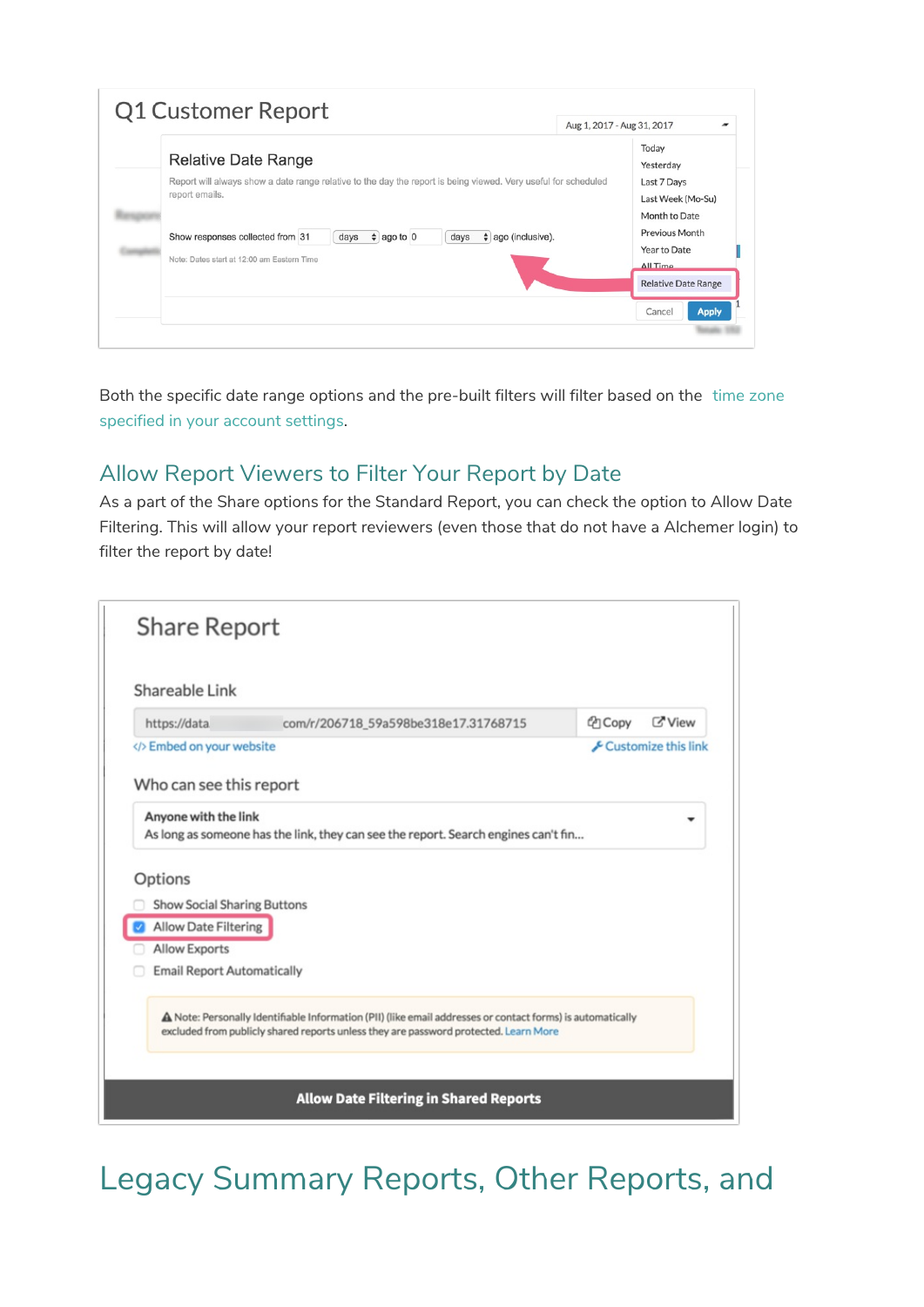## Exports

Alchemer gives you the ability to filter your Reports and Exports using a number of different parameters such as response status, an answer to a specific question, or IP address.

One of the most flexible filtering options is the Date Filter which allows you to specify a time-frame for the responses that you want to be displayed in your Report or Export.

To access the date filtering options, open an existing Report or Export (or create a new one) and navigate to Customize Report > Filter.

|                                                               | <b>Edit Report Settings</b>                                  |               |          |       |  |
|---------------------------------------------------------------|--------------------------------------------------------------|---------------|----------|-------|--|
| General                                                       | <b>Options</b>                                               | <b>Filter</b> | Style    | Share |  |
| <b>Response Status</b><br>Complete<br>Disqualified<br>Partial |                                                              |               |          |       |  |
| <b>Test</b>                                                   |                                                              |               |          |       |  |
|                                                               | Only show responses collected between                        |               |          |       |  |
| Start Date                                                    |                                                              | and           | End Date |       |  |
|                                                               | Example: 08/29/2017 11:35 AM or -10 days (relative to today) |               |          |       |  |

The date filter contains two fields Start Date and End Date. Think of these as bookends for your data. The data that falls in between these bookends is the data that will be displayed in your Report or Export.

Note: Neither the Start Date nor the End Date is required fields. It is perfectly okay to have a Start Date with no End Date and vice-versa.

To filter on only a previous day's responses, populate the Start Date Field with -1. On the End Date Field, populate the current date when one is viewing the export.

### Set up Date Filter

Filtering reports by a specific date range is a popular application of filters. You could set your report to filter by a specific range such as 12/1/2013 through 12/31/2013 (which would give you data between those dates).

You can also filter by a specific frequency of time such as -1 week, or -1 month. This means whenever you re-run your data, it would give you the latest week or month of data.

To set up your date filter, enter a Start Date, End Date, or both in the available fields. Please see below for valid data formats for these fields.